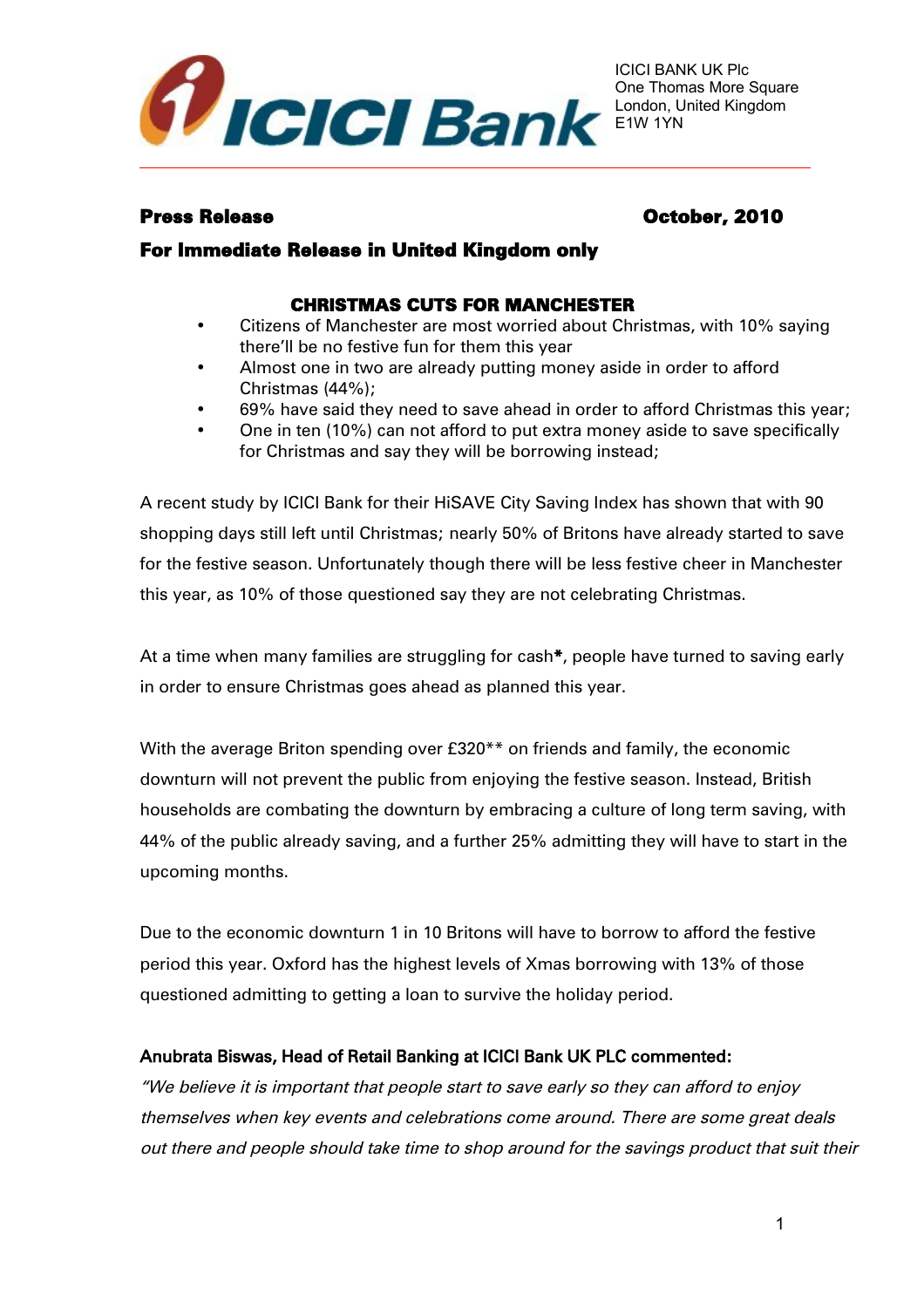

needs. ICICI Bank continues to offer best buy interest rates up to 4.7% AER across a range of simple and straightforward savings products".

#### Ends

## Results in Detail:

When do you plan starting to save money for Christmas this year? \* Rounded up to the nearest %

| City               |             | l have alreadlystart saviriglinstart salvingtant saving istart savingyom't be dolidon't nelectatolt afford to |         |     |                     |           |     |                            |                    |
|--------------------|-------------|---------------------------------------------------------------------------------------------------------------|---------|-----|---------------------|-----------|-----|----------------------------|--------------------|
|                    |             | started putSegtember                                                                                          | October |     | November   December | Christmas |     | save moreague, I'll borrow |                    |
|                    | money aside |                                                                                                               |         |     |                     |           |     |                            | money if I need to |
|                    |             |                                                                                                               |         |     |                     |           |     |                            |                    |
|                    |             |                                                                                                               |         |     |                     |           |     |                            |                    |
|                    |             |                                                                                                               |         |     |                     |           |     |                            |                    |
|                    |             | 6%                                                                                                            |         | 7%  | 3%                  | 7%        |     | 7%                         |                    |
| National average0% |             |                                                                                                               | 10%     |     |                     |           | 31% |                            |                    |
| London             | 23%         | 7%                                                                                                            | 11%     | 9%  | 3%                  | 9%        | 32% | 7%                         |                    |
| <b>Newcastle</b>   | 31%         | 8%                                                                                                            | 8%      | 5%  | 2%                  | 8%        | 31% | 7%                         |                    |
| <b>Plymouth</b>    | 33%         | 2%                                                                                                            | 5%      | 11% | $1\%$               | 3%        | 36% | 9%                         |                    |
| Leeds              | 27%         | 9%                                                                                                            | 13%     | 9%  | 5%                  | 6%        | 26% | 5%                         |                    |
| Oxford             | 34%         | 0%                                                                                                            | 9%      | 4%  | 2%                  | 6%        | 32% | 13%                        |                    |
| <b>Nottingham</b>  | 45%         | 2%                                                                                                            | 7%      | 3%  | 5%                  | 6%        | 24% | 7%                         |                    |
| Southampton        | 27%         | 8%                                                                                                            | 6%      | 7%  | 3%                  | 6%        | 39% | 4%                         |                    |
| <b>Manchester</b>  | 25%         | 13%                                                                                                           | 8%      | 8%  | 5%                  | 10%       | 21% | 11%                        |                    |
| <b>Cardiff</b>     | 34%         | 7%                                                                                                            | 12%     | 3%  | 3%                  | 10%       | 28% | 2%                         |                    |
| <b>Norwich</b>     | 29%         | 2%                                                                                                            | 12%     | 9%  | 2%                  | 5%        | 36% | 5%                         |                    |
| Edinburgh          | 26%         | 8%                                                                                                            | 10%     | 8%  | 4%                  | 4%        | 37% | 5%                         |                    |
| <b>Bristol</b>     | 32%         | 4%                                                                                                            | 15%     | 4%  | $1\%$               | 7%        | 27% | 11%                        |                    |
| <b>Birmingham</b>  | 33%         | 7%                                                                                                            | 10%     | 5%  | 1%                  | 4%        | 29% | 10%                        |                    |
| Glasgow            | 34%         | 8%                                                                                                            | 13%     | 5%  | 2%                  | 8%        | 28% | 3%                         |                    |
| <b>Brighton</b>    | 25%         | 9%                                                                                                            | 13%     | 8%  | 3%                  | 7%        | 31% | 6%                         |                    |

UK Omni Sept 8 -Angus Reid Strategies --- 9/10/2009

Results are based on two-sided tests with significance level 0.05. For each significant pair, the key of the category with the smaller column proportion appears under the category with the larger column proportion.

Tests are adjusted for all pairwise comparisons within a row of each innermost subtable using the Bonferroni correction.

Cell counts of some categories are not integers. They were rounded to the nearest integers before performing column proportions tests.

#### For more information or to arrange interviews, contact:

Guy Bellamy/ Lisa Donohue/ Rosie Dodd 020 7269 717/ 7219/ 7112 [Guy.Bellamy@fd.com/](mailto:Guy.Bellamy@fd.com/) [Lisa.Donohue@fd.com/](mailto:Lisa.Donohue@fd.com/) Rosie.Dodd@fd.com

#### Notes to editors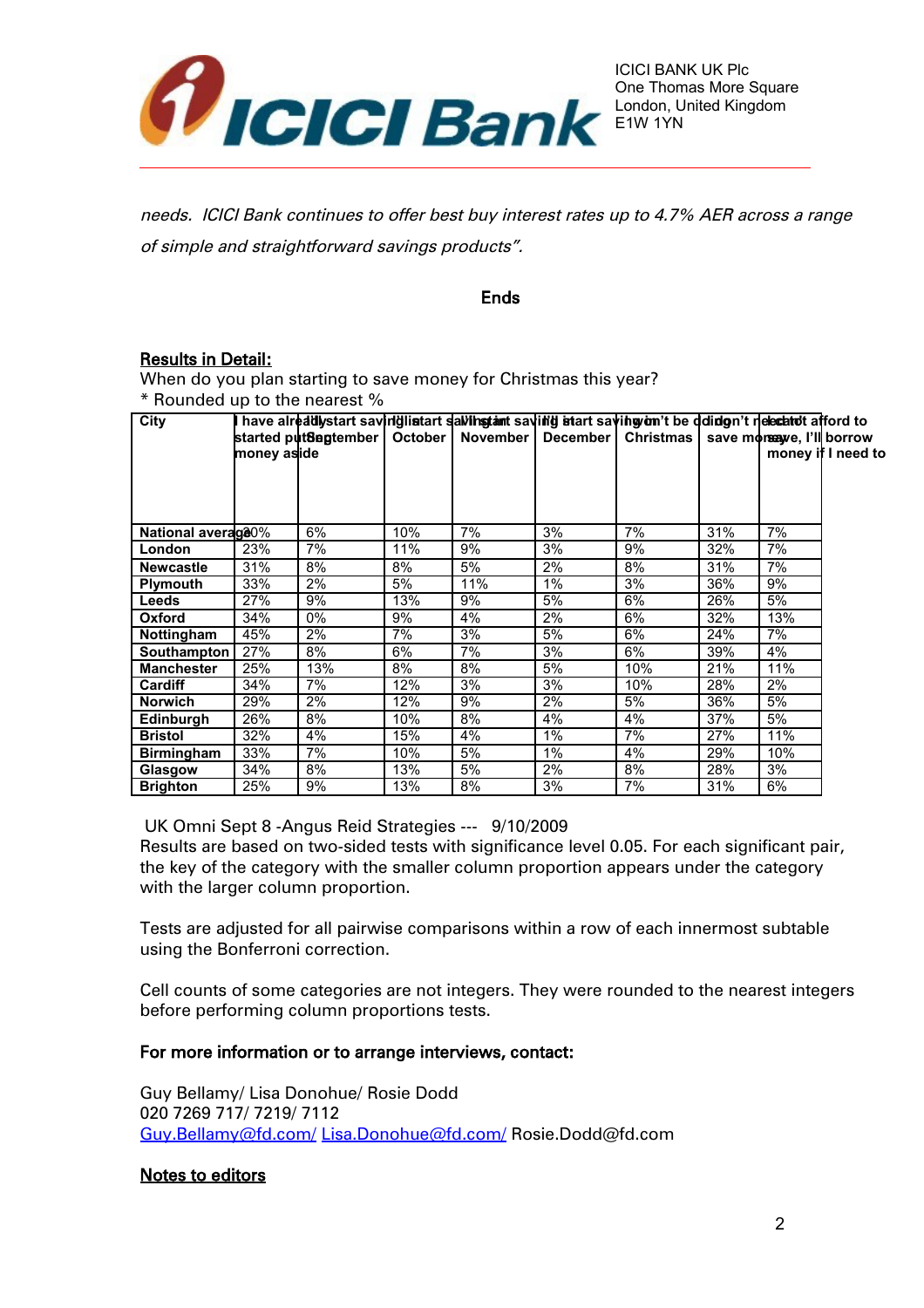

\* http://news.bbc.co.uk/1/hi/business/7882745.stm

\*\* http://www.dailymail.co.uk/news/article-1214920/Half-Christmas-shopping-already.html

- 1. The HiSAVE research was conducted by Vision Critical among a weighted, GB representative sample of 1,962 adults between  $8^{\text{\tiny th}}$  -11 $^{\text{\tiny th}}$  September 2009. This sample was supplemented to give a minimum representative sample of 100 people in each of the 15 cities surveyed.
- 2. Photography and further HiSAVE product information is available on request.
- 3. The HiSave City Saving Index will be published every three months to reveal the changing financial fortunes of British cities. To be added to the priority email list for forthcoming releases, email your contact details to: *icicipressuk@fd.com*
- 4. About HiSAVE and ICICI Bank UK PLC (website [www.icicibank.co.uk\)](http://www.icicibank.co.uk/):

HiSAVE is ICICI Bank UK PLC's range of interest online savings accounts. About 175,000 UK savers trust HiSAVE to look after their hard-earned savings. The HiSAVE savings range consists of:

- The HiSAVE Savings Account: an easy access savings account with one consistently high interest rate for everyone plus a unique guarantee that the AER will beat the Base Rate by at least 0.30% until at least December 2011. The minimum balance is just £1 and there are no penalties or notice periods for withdrawals. The current interest rate is 1.70% AER.
- The HiSAVE Fixed Rate Account: a range of fixed rate savings accounts that enable customers to avoid interest rate fluctuations by saving a lump sum for a fixed term (of either 6, 12, 18, 24, 36 and 48 months) in return for a fixed interest rate (the current interest rates are 2.00%AER, 3.40%AER, 3.60% AER, 4.25% AER, 4.70% AER and 4.50% AER respectively). The minimum balance is just £1000.

ICICI Bank UK PLC is a UK bank offering retail, corporate and investment banking services in the UK and Europe. It is:

- Authorised and regulated by the Financial Services Authority
- A member of the UK Financial Services Compensation Scheme.
- A subscriber to the Banking Code a voluntary code that sets the standards for good banking practice

And:

- Has been operating in the UK since 2003 and for the financial year ending 31 March 2009 we had assets in excess of \$7.3 billion.
- Has a strong capital adequacy ratio: 16% (as of 30th June 2009). A banks capital adequacy ratio is a measure of a bank's capital relative to its risk. Banks have specific capital adequacy requirements to ensure they can absorb a reasonable amount of loss and are complying with their statutory capital requirements. The UK government has recently recapitalised a number of UK banks to help get their capital adequacy ratio up to a healthier ratio – around 12%. ICICI Bank UK PLC's capital adequacy is considerably higher than this 12% benchmark.
- Has a credit rating of Baa2 from Moody's.
- Is part of a global banking group that looks after 25 million customers worldwide.